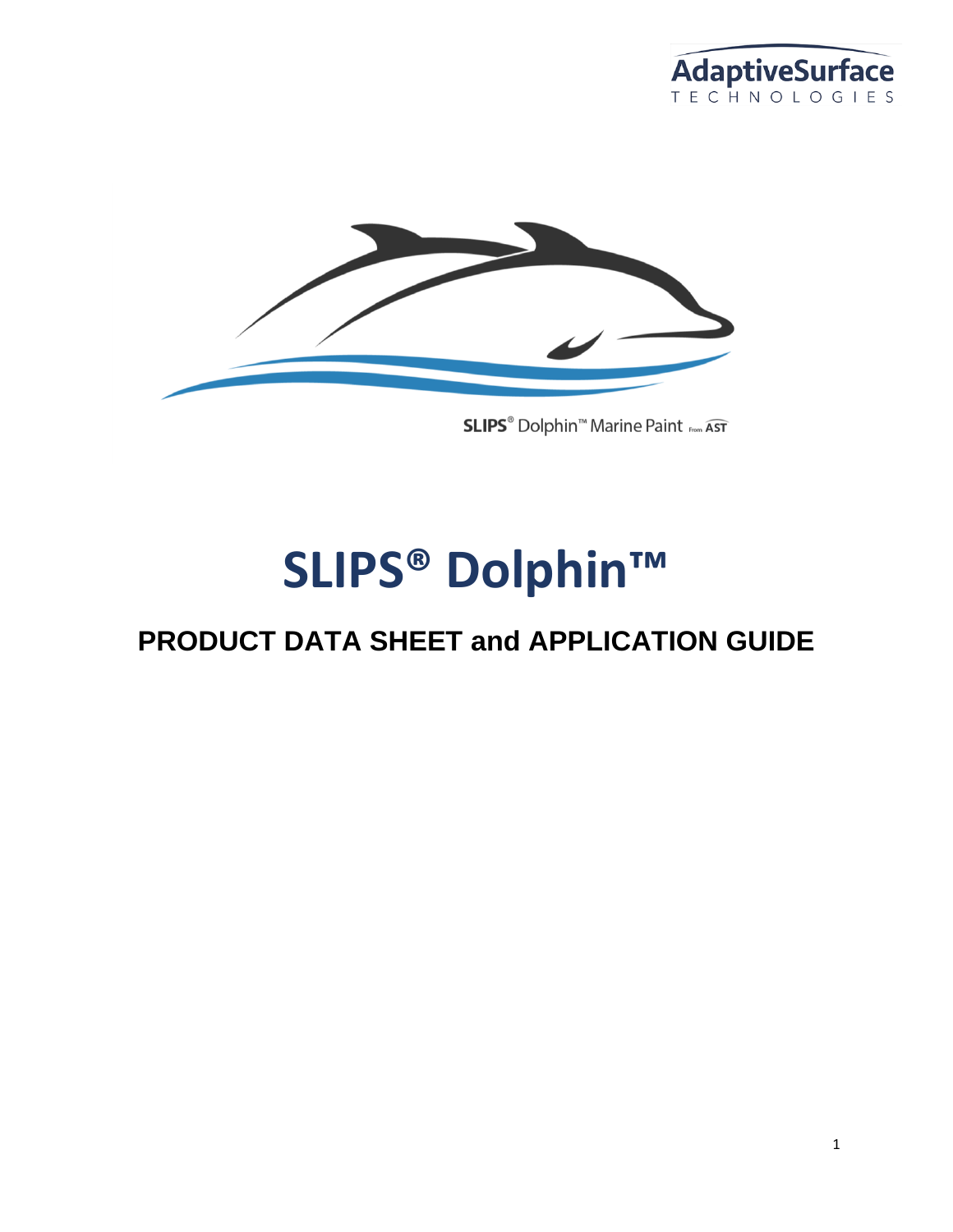

| <b>PRODUCT</b><br><b>DESCRIPTION</b> | SLIPS <sup>®</sup> Dolphin <sup>™</sup> is a revolutionary lubricious silicone<br>foul-release coating for the control of marine biofouling<br>organisms.                                                                                      |                                                                                                    |  |
|--------------------------------------|------------------------------------------------------------------------------------------------------------------------------------------------------------------------------------------------------------------------------------------------|----------------------------------------------------------------------------------------------------|--|
|                                      | Compared to conventional marine paints, SLIPS®<br>Dolphin™ provides a non-toxic solution by using<br>lubricant and other mechanisms to create a surface that<br>marine organisms, such as algae and barnacles, have<br>difficulty adhering to. |                                                                                                    |  |
| <b>INTENDED USES</b>                 | For use on commercial and recreational oceangoing ship<br>hulls. May also be used on structures exposed to marine<br>fouling.                                                                                                                  |                                                                                                    |  |
| <b>PRODUCT INFORMATION</b>           | <b>Color</b>                                                                                                                                                                                                                                   | White                                                                                              |  |
|                                      | Finish / Sheen                                                                                                                                                                                                                                 | Glossy/Wet                                                                                         |  |
|                                      | <b>Volume Solids</b>                                                                                                                                                                                                                           | >95%                                                                                               |  |
|                                      | <b>Mix Ratio</b>                                                                                                                                                                                                                               | 4 to 1 mix ratio<br>(1 gal Part A to 1 quart Part B)                                               |  |
|                                      | <b>Typical Wet Film</b><br><b>Thickness (WFT)</b>                                                                                                                                                                                              | Tack Coat: 1-2 mils (25-50 µm)<br>Flow Coat: 5-6 mils (125-150 µm)<br>Total: 6-8 mils (150-200 µm) |  |
|                                      | <b>Method of Application</b>                                                                                                                                                                                                                   | Roller / Spray / Brush                                                                             |  |
|                                      | <b>Solvent for Rolling</b>                                                                                                                                                                                                                     | Xylene (if desired; no dilution is<br>necessary for roller application.)                           |  |
|                                      | <b>Solvent for Spraying</b>                                                                                                                                                                                                                    | Xylene (if desired; no dilution is<br>necessary for spray application.)                            |  |
|                                      | <b>Solvent for Clean Up</b>                                                                                                                                                                                                                    | Xylene                                                                                             |  |
|                                      | <b>Theoretical Coverage</b>                                                                                                                                                                                                                    | 160-200 sq. ft. / gallon<br>$(15-19 \text{ m}^2 / \text{ gallon})$                                 |  |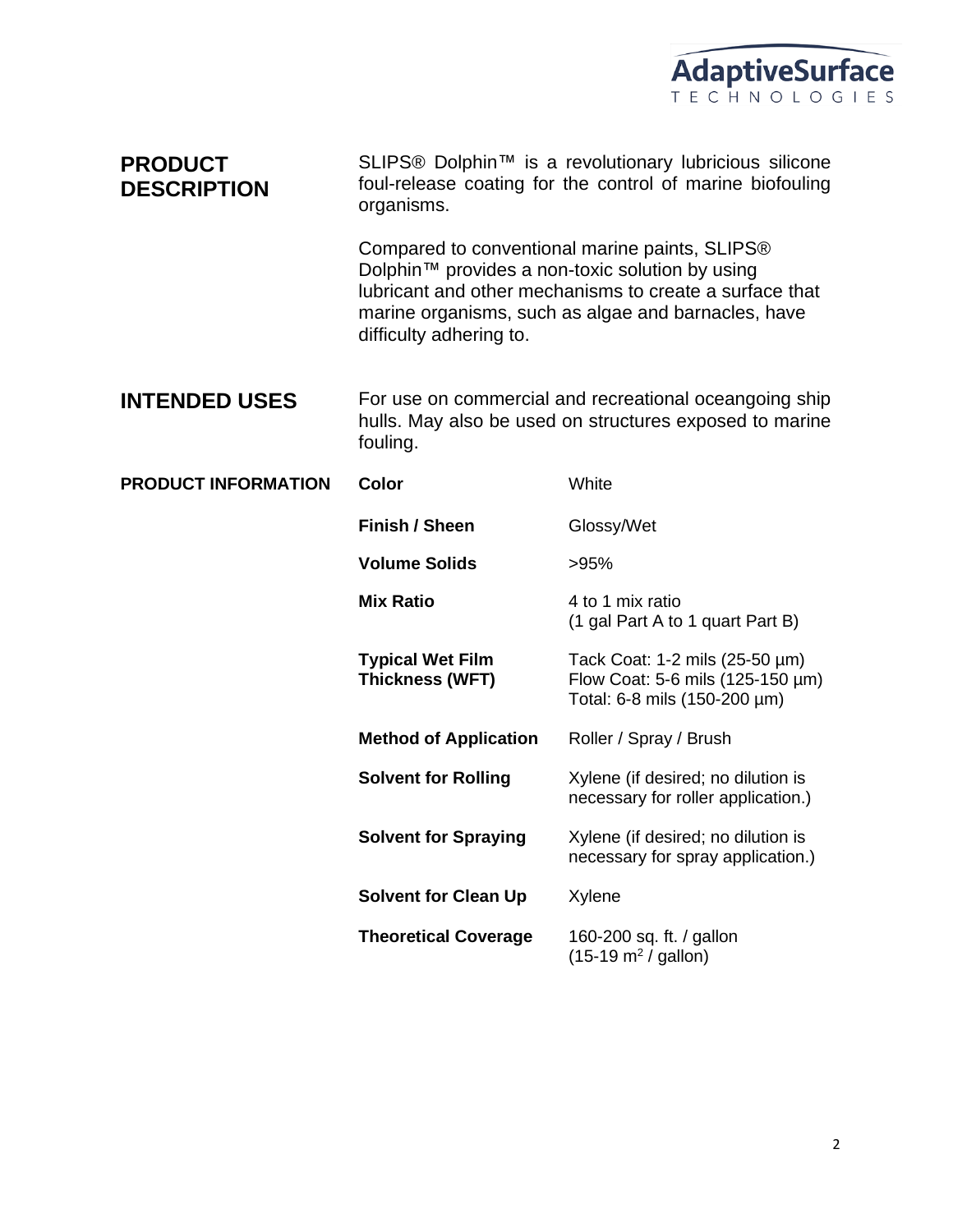

#### Table 1: Drying Times of SLIPS® Dolphin™

| Temperature (at 50% RH) | $50^{\circ}$ F (10 $^{\circ}$ C) | 77°F (25°C) | $95^{\circ}F(35^{\circ}C)$ |
|-------------------------|----------------------------------|-------------|----------------------------|
| Working Time / Pot Life | $2.5 - 3$ hr                     | 1.5 - 2 hr  | $0.5 - 1$ hr               |
| Touch Dry               | 3.5 hr                           | 2 hr        | 1 hr                       |
| Dry to Launch           | Full 24 hr                       | Full 24 hr  | Full 24 hr                 |

## **APPLICATION SYSTEM: PRIMER** → **TIE COAT** → **TOP COAT**

#### **Priming Considerations:**

- ➢ Remove all previous antifouling paint, primers in poor condition, and mold release waxes prior to the application of SLIPS® Dolphin™.
	- o Ensures proper adhesion of the SLIPS® coating system.
	- o Provides a smoother hull that will optimize the speed and fuel savings.
- ➢ **If applying to a newly constructed hull, it is critical that the mold release wax be removed from the gel coat before applying the primer and coating system.** Since mold release wax is very pervasive, we recommend Interlux® Fiberglass Solvent Wash 202, or an equivalent product, for its removal by the "double-rag method" described in the product TDS: "Wipe a small area with a clean rag that has been wetted with Fiberglass Solvent Wash 202. While the surface is still wet, wipe with a clean, dry rag. Continue this process until the entire surface has been cleaned." After this process is complete, primer and coating system application may continue.
- $\triangleright$  Choose an appropriate primer for the hull material and apply based on the manufacturer's recommendations to seal the hull. For steel or fiberglass hulls, we recommend Interlux® Interprotect 2000E, or Hempel® Light Primer 45551 (or an equivalent product).

#### **Tie Coat Considerations:**

- ➢ The overcoating window of the tie coat over the epoxy primer is of great importance. Depending on the system chosen, the application instructions for the tie coat and primer from the same manufacturer should be followed: i.e. Intersleek 731 on top of Interprotect 2000E, or Hempel Silic One Tiecoat 27450 on top of Hempel Light Primer 45551. (If using SLIPS® Tie Coat, follow the recommendations for Intersleek 731, as they have equivalent application schemes.)
- $\triangleright$  Tables 2 and 3, below, outline the overcoating windows for the AST-approved tie coats onto their recommended primers: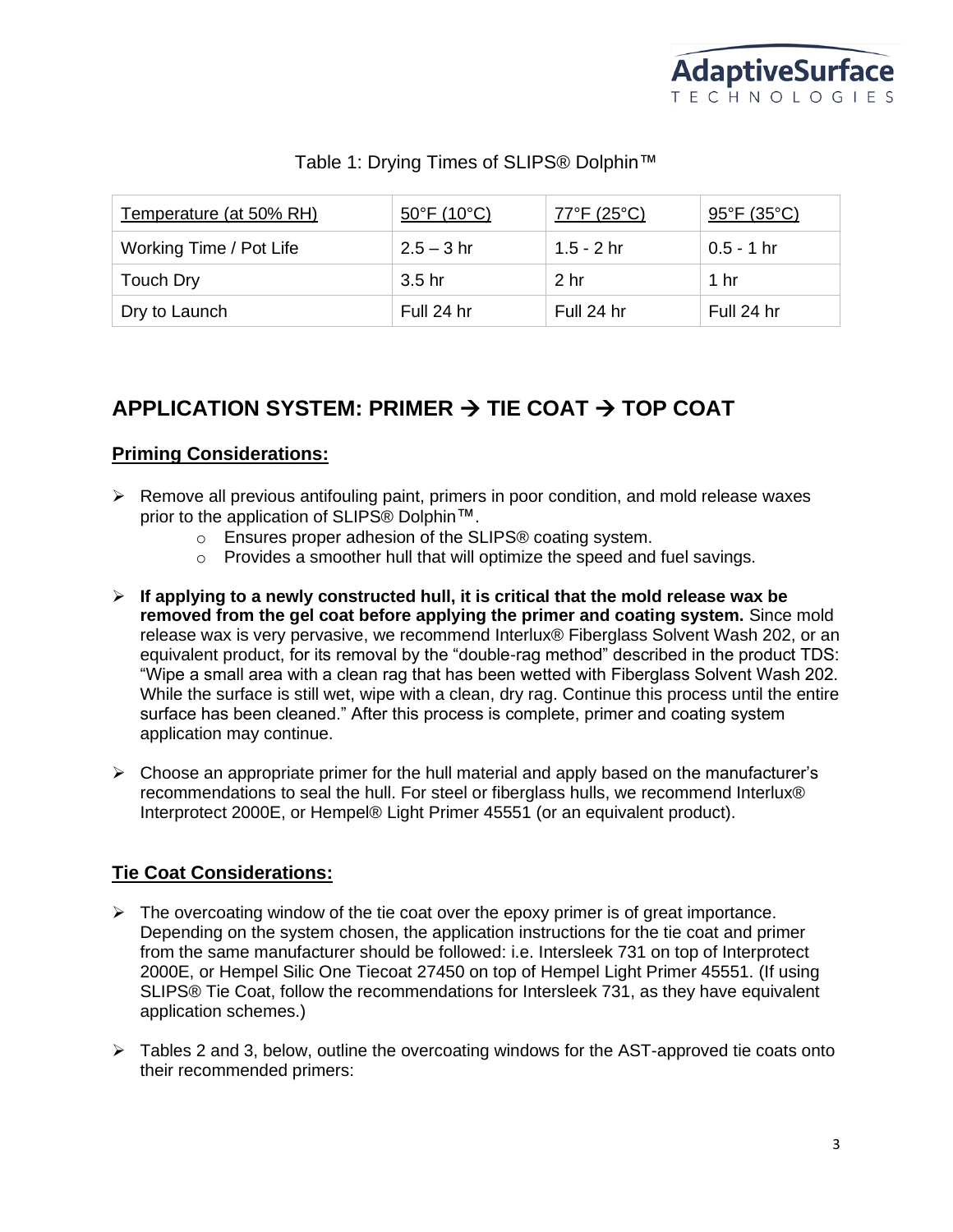

#### Table 2: Over-coating Window of Intersleek 731 on Interprotect 2000E

| Drying Temp.               | $\Delta$ 1°F (5°C) | $59^{\circ}F(15^{\circ}C)$ | 73°F (23°C) | $95^{\circ}$ F (35 $^{\circ}$ C) |
|----------------------------|--------------------|----------------------------|-------------|----------------------------------|
| <b>Over-coating Window</b> | 7-24 hr            | 6-18 hr                    | $5-10$ hr   | 7 hr                             |

#### Table 3: Over-coating Window of Hempel Silic One on Hempel Light Primer

| emp.                       |       |
|----------------------------|-------|
| <b>Over-coating Window</b> | -4 hr |

 $\triangleright$  For reference, the recommended WFT of Intersleek 731 is 6-7 mils (150-175 um), and the recommended WFT for Hempel Silic One Tie Coat is 4 mils (100 um).

#### **Top Coat Considerations:**

➢ It is important to apply the SLIPS® Dolphin™ top coat directly over the AST-approved tie coat within the Over-coating Window. Table 4, below, outlines the safest application scheme for Dolphin top coat onto any AST-approved tie coat.

Table 4: Over-coating Window of SLIPS Dolphin Top Coat on SLIPS Tie Coat

| Drying Temp.         | 50°F (10°C)  | $68^{\circ}$ F (20 $^{\circ}$ C) | 86°F (30°C) |
|----------------------|--------------|----------------------------------|-------------|
| Over-coating Window: | $16 - 48$ hr | $8 - 48$ hr                      | $4 - 24$ hr |

➢ Apply **SLIPS®** Dolphin™ in the following ways:

#### **Mixing**

SLIPS® Dolphin™ is supplied in two containers, Part A (Base) and Part B (Curing Mixture). The mixing ratio is 4 parts of Part A to 1 part of Part B. The Pot Life is between 1 and 3 hours, depending on the temperature and humidity (see Table 1).

#### **Roller**

When applying SLIPS® Dolphin™ by roller, use a good quality, solvent resistant roller cover, such as a Redtree Industries 3/16" Deluxe Mohair, or equivalent, for best results.

After mixing, roll on a thin "**tack coat**" of SLIPS® Dolphin, 1-2 mils (25-50 µm). Allow the tack coat to dry for a maximum of 30 minutes. When dry, apply a full "**flow coat**" of SLIPS Dolphin, 5-6 mils (125-150 µm), in one full coating. Apply additional paint "wet on wet" if necessary, until appropriate wet film thickness is achieved. The two coats should be 6-8 mils (150-200 µm) in total.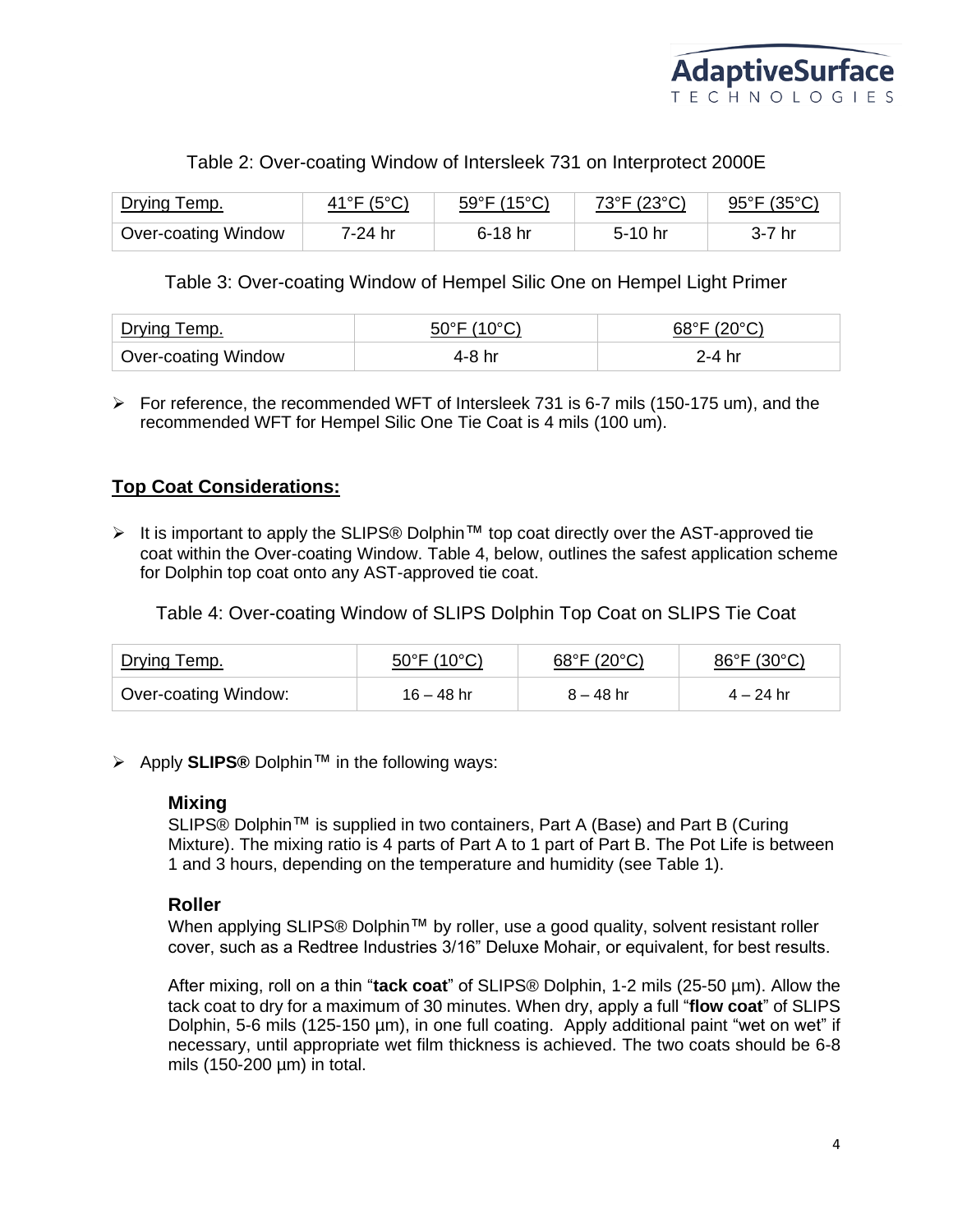

#### **Spray**

Use an airless spray gun with a 517 tip and set pressure to 3000 PSI. Spray from approximately one foot away, moving at a steady speed of about 1 foot per second to achieve desired thickness of 6-8 mils (150-200 µm). If thinning is required, use 5-10% (v/v) of xylene.

#### **Brush**

A good quality, solvent resistant, 4-inch paint brush can be used for small areas, such as bare areas that supported jack stands. A brush can also be used to repairing SLIPS® Dolphin™, as needed.

- $\triangleright$  By following the procedure above, the primer and tie coat can be applied on one day and the Dolphin™ top coat can be applied the next day. This will reduce the total time to paint the hull and ensure that all Over-coating Windows are met.
- $\triangleright$  Lifting safety requirements and additional application information, such as painting the areas under jack stands, can be found in the sections below.

#### **Patch and Repair Instructions**

In most cases, damage to the coating will result in the tie coat (and top coat above it) being removed from the epoxy primer layer. To repair these damaged areas of SLIPS® Dolphin<sup>™</sup>, sand the exposed primer and about 1 inch into the surrounding top coat with 180 grit sandpaper to reveal some texture. If using a powered sander, we recommend a Dual Action sander with a soft pad under the sandpaper. Light pressure and constant movement will reduce the amount of heat on the Dolphin coating, which is helpful. Once the exposed epoxy and area around the damage has been sanded, spray it with water to remove any silicone waste balls. Wipe this area with isopropyl alcohol, or another appropriate solvent, and allow the surface to dry. When dry, apply tie coat, per the instructions, over the freshly sanded/cleaned areas of the epoxy and top coat. After the tie coat dries, apply the top coat per the instructions, within the overcoating window. NOTE: Do not attempt to adhere fresh SLIPS Dolphin directly to previously applied and cured Dolphin without sanding, as it will not adhere well and may detach. If the damage only affects the top coat and doesn't expose other layers of the coating we recommend to sand, clean, and apply more top coat as previously mentioned in this section.

#### **Removal**

When removing old foul release coatings, follow these recommendations:

- 1. A 4" Wallpaper Shaver/Scraper should be used to get under the top coat and push off sections from the hull. These tools are available from any good hardware store.
- 2. Fiberglass Paint Remover can be used to aid in scraping the hull, as it will soften the top coat and make it easier to remove with the scraper.
- 3. Another removal method is by sanding with 60 grit sandpaper on a DA sander with a soft pad. Take care not to damage the hull or gelcoat by oversanding.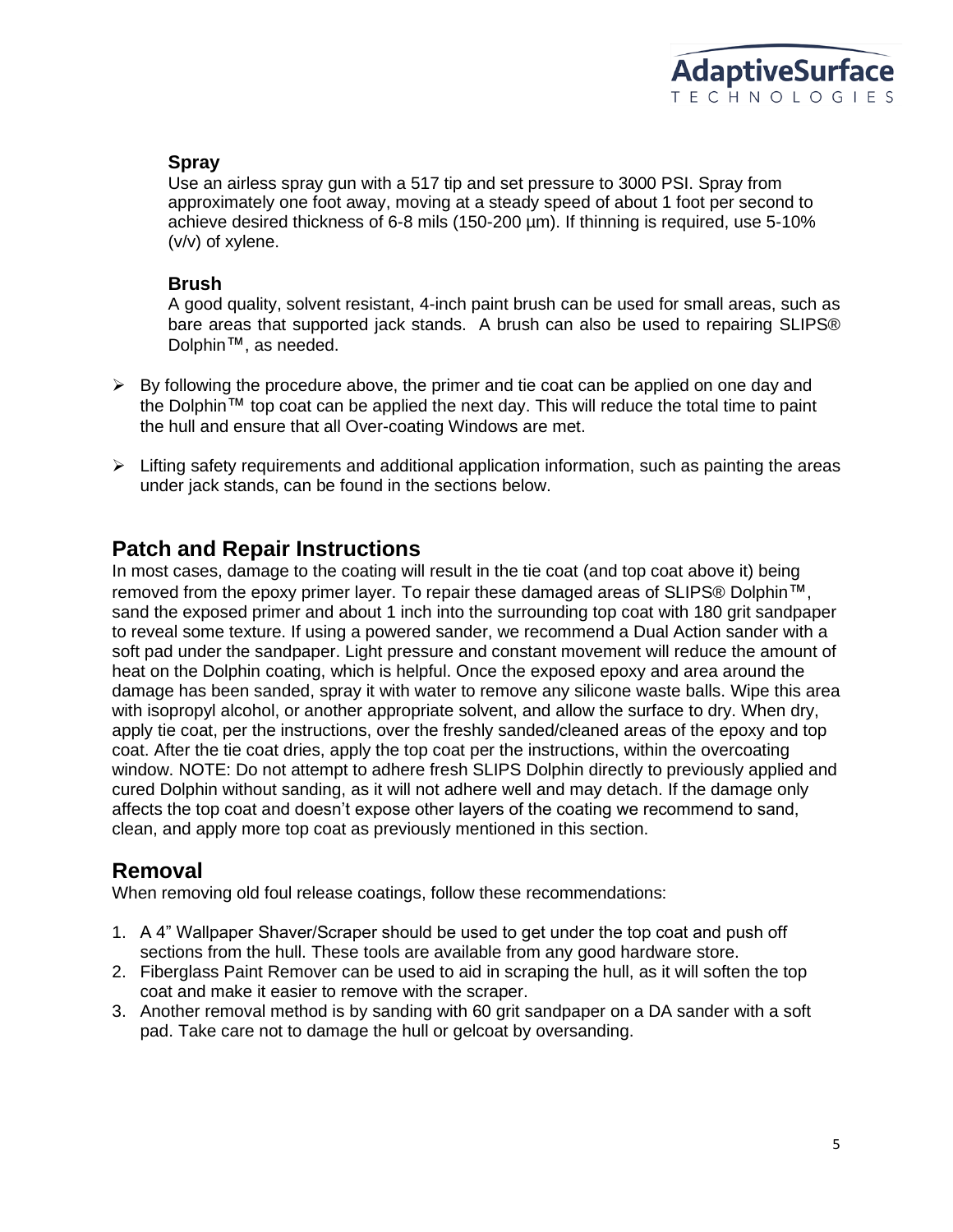## **BOATYARD SAFETY INFORMATION**

#### **APPLYING SLIPS® Dolphin™ UNDER JACK STANDS OR KEEL BLOCKS**

BECAUSE THE SLIPS® COATING IS SO SLIPPERY, THE JACK STANDS HOLDING UP THE BOAT MUST ALWAYS BE CHAINED TOGETHER (i.e. the port and starboard jack stands must be connected with a chain as the manufacturer recommends). This holds true for both bow and stern jack stands.

Once the SLIPS Dolphin is dry, it is best to install a separate set of jack stands to hold up the hull. It is recommended to apply a barrier, such as layers of thick plastic bags or liners, to the additional set of jack stands to prevent damage to the newly cured application of SLIPS® Dolphin™. Once the new set of jack stands are in place and chained together the old jack stands can be removed.

Mix and apply the SLIPS Dolphin system to this unpainted jack stand areas. This should be done using the same procedure as the rest of the bottom application.

#### **LIFTING INSTRUCTIONS FOR BOATS PAINTED WITH SLIPS® Dolphin™**

**Silicone based foul release coatings are so slippery that boats painted with them have the potential of slipping out of the front travel lift sling straps when being lifted.** This can be avoided by tying a dock line from the port bow sling to the port aft sling, thereby preventing them from separating. The same safety dock line should be attached to the starboard bow and stern sling straps.

It is also important to prevent the travel lift straps from damaging the SLIPS Dolphin paint film during lifts, as the straps can stretch. This can be avoided by temporarily attaching a couple layers of thick plastic bags or Visqueen plastic sheeting to the lift straps. A product called Sling-Shield Blue Kote, or equivalent, can also be used.

#### **TRAILERING INSTRUCTIONS:**

For boats that are regularly loaded to and from trailers we recommend doing this by travel sling to lift the boat on and off the trailer pads. The friction caused by sliding the boat on and off may cause tearing in the coating and should be avoided, if possible. For boats that will spend a significant amount of time on trailers, when out of the water, soft padding, or layers of thick plastic sheeting (Visqueen) should be laid between the trailer pads and the hull to prevent any damage.

#### **CLEANING INFORMATION:**

If any fouling starts to accumulate on the coating after time, it can be easily washed away with a soft, wet rag, while the boat is in or out of the water. For more comprehensive cleaning jobs, a pressure washer may be used at a max pressure of 1200 psi (85 bar). The use of a rotating tip will help disperse the pressure to limit damage on the coating, but also help create different angles to easily remove all types of fouling. **It is important that the boat owner alert boatyards to the maximum pressure specification to avoid damage to the coating when cleaning with a pressure washer.** Also, avoid using any scrapers or wire brushes to clean the hull as the abrasion may cause damage to the top coat.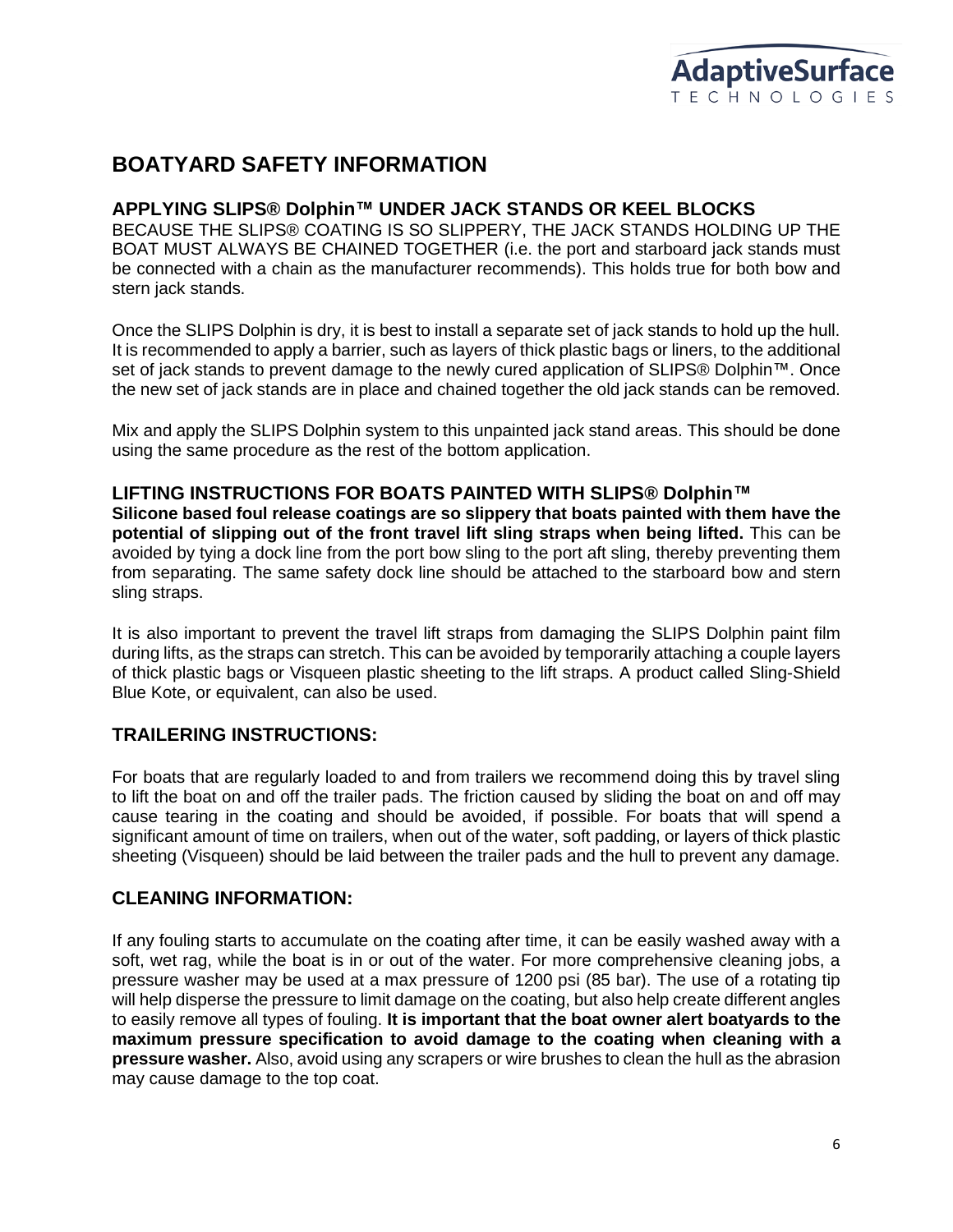

## **REGULATORY DATA**

VOC <100 g / liter as supplied

**Note:** VOC values are typical and are provided for guidance purposes only. These may be subject to variation depending on normal manufacturing tolerances.

Proposition 65 warning: This product contains chemicals known to the state of California to cause cancer and birth defects or other respiratory harm.

**This product does not contain organotin compounds acting as biocides and as such is in compliance with the International Convention on the Control of Harmful Anti-fouling Systems on ships as adopted by IMO in October 2001 (IMO document AFS/CONF/26). The product is exempted from EPA registration as it does not contain biocides.**

**Shelf Life:** Unopened cans have a shelf life of 12+ months if stored according to the recommended storage conditions. Although not recommended, opened / partially used cans may also be stored under the same conditions.

**Recommended Storage Conditions:** Store cans, tightly closed, in dry, shaded conditions away from sources of heat and ignition.

**Disposal:** Used or wasted material should be disposed of according to all local, regional, and national regulations. Any uncured paint that spreads on bench tops and counters during application can be removed using wipes or towels wetted with common solvents mentioned above, and those materials must be disposed of according to all local, regional, and national regulations.

#### **Safety**

All work involving the application and use of this product should be performed in compliance with all relevant national Health, Safety & Environmental standards and regulations.

Prior to use - obtain, consult, and follow the Safety Data Sheet(s) concerning health and safety information for this product, located at [http://slipsfoulprotect.com/technical-documentation.](http://slipsfoulprotect.com/technical-documentation) Read and follow all precautionary notices on the Safety Data Sheet and container labels. If you do not fully understand these warnings and instructions or if you cannot strictly comply with them, do not use this product. Proper ventilation and protective measures must be provided during application. Take precautions to avoid skin and eye contact (e.g. gloves, goggles). Actual safety measures are dependent on application methods and work environment.